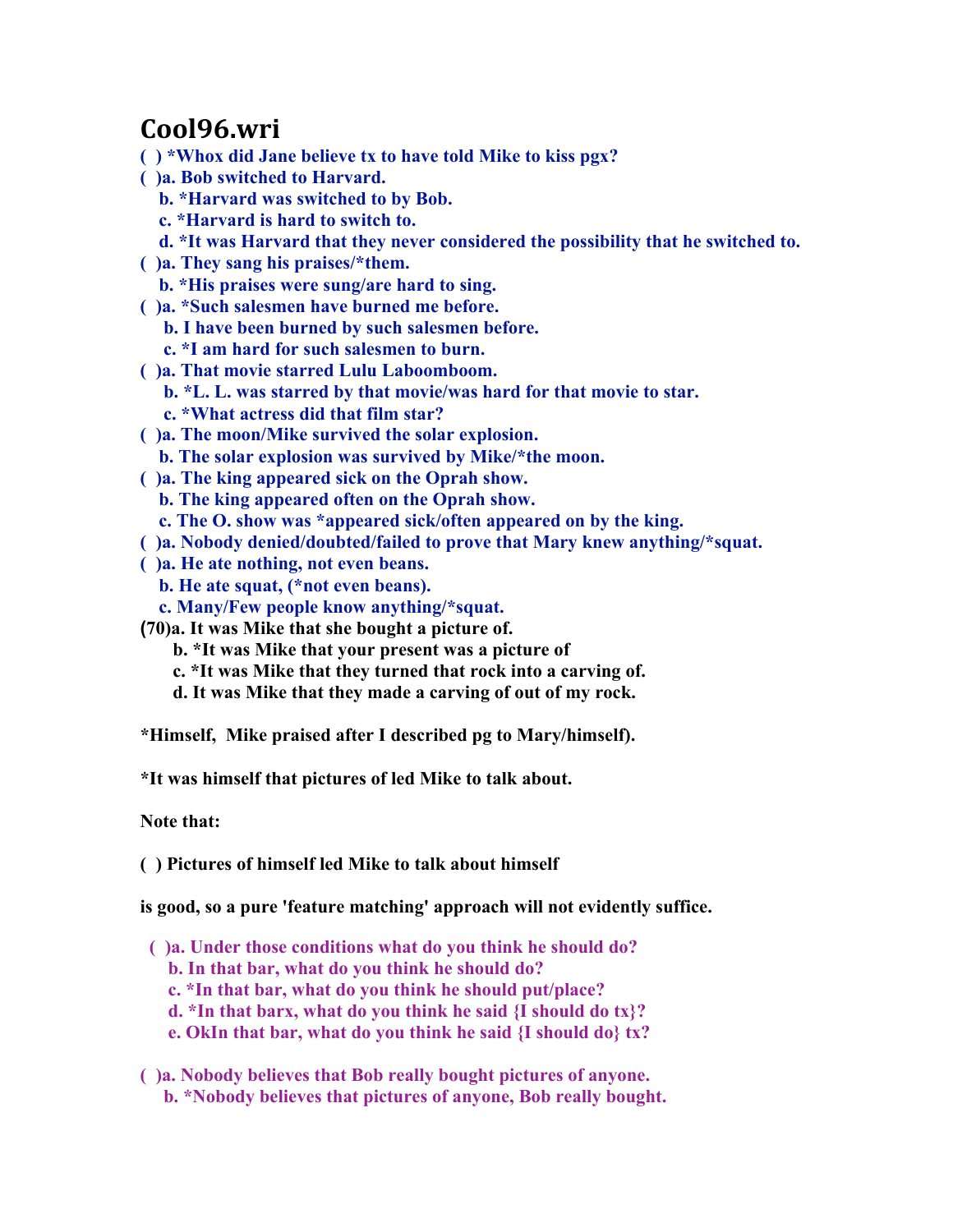**( ) Properties of want + NPx + toVP**

**a. no passive**

**b. no o-raising, o-deletion, p-gap,** 

**c. inseparable from want by adverb**

**d. permits want + NP + upstairs adverb**

**e. no right extractions**

**f. no extraction from selective islands**

**g. ok NPx = anaphor**

**h. no null AS \*Joe won honestly, as I wanted to be obvious.**

**i. no invisible NEX there**

**j. ok want it to seem/contrast \*believe it to seem**

**k. no squat**

**l.1 \*I want infinitive to be illegal like \*I believe to sing to be illegal.**

 **2. \*I want that S to be obvious.**

**m. yes pronoun obviation \*Ed1 wants him1 to win.**

**n. \*we want 3 books each to be published vs. we proved 3 books each to have been published.**

**o. no in situ who(m) \*wanting whom to win is a waste of time/vs ?believing whom to be Italian is foolish.**

**( ) we prevented 3 things each from happening.**

**( ) signal to is like transitive appeal to,**

**( ) There are many colors to discuss/\*paint your house.**

**( )a. Who did you vow/swear/to to stop smoking?**

 **b.\* Zeus was hard to vow/swear to to stop smoking.**

**( )a. She appealed to the judge = (i) asked/(ii) was attractive to**

**b.** Which judge did they arrest everyone who appealed to?  $=$  (i)/ $*(ii)$ 

 **c. Which judge was Joan difficult to convince I appealed to?= (i)/\*(ii)**

**( )a. I can't believe it that she would do that. = distinct verb, meaning 'surprise'**

 **b. \*It can't be believed that S/ c. \*No matter how long you can't believe it that she stood on one foot,...**

**( ) PATH FACTS FOR HAJ**

 **a. I came back to Chicago from Denver.**

 **b. \*I came to Chicago back from Denver**

 **c. Bob went from Chicago to Denver to LA.**

 **d. From Chicago, Bob went to Denver (\*to La).**

**( )a. PASSIVE--gapping**

 **a. Peter was believed to have played football and Mary (\*was) to have played baseball.**

 **b.** 

**( )a. a woman who I would prefer it if under those C. was not hired.**

 **b. \*a woman who I would resign if under those C. was not hired.**

**( )a. It was Louise that Tom asked me why you wanted Greg to call\_\_\_.**

**b.** \*It was Louise that Tom asked me why you wanted to call Greg.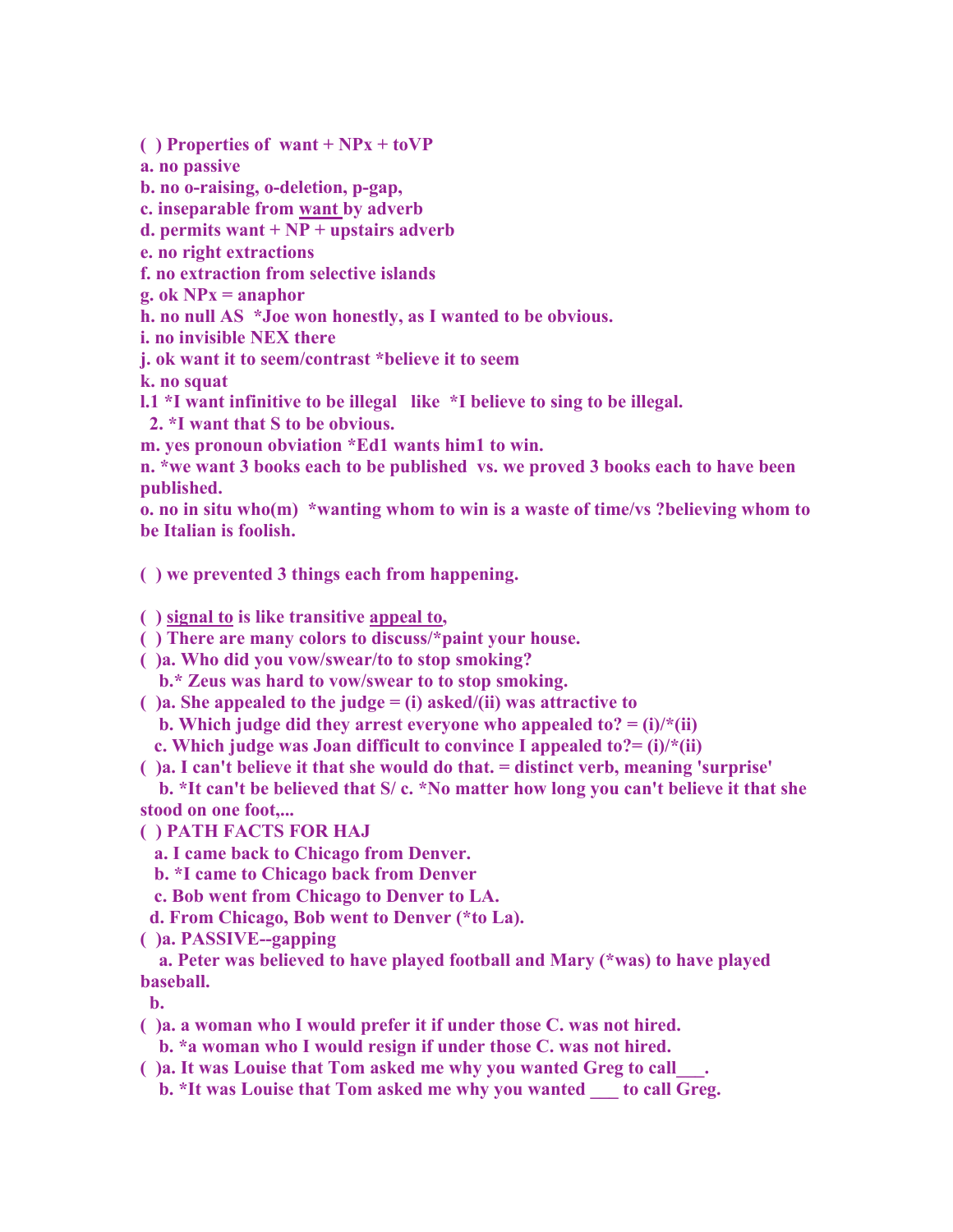**c. ?It was Louise that Tom asked me why you believed \_\_to have called Greg.**

- **( )a. It was Bob thatz they know whox she convinced x that I hated z.**
	- **b. \*It was Bob that z they know whox it mattered to x that you hated z.**
- **( )a. It was Mike thatz Joex was hard to convince x that Greta had appealed to z. b. Joe was hard to convince Greta had appealed to Mike.**
- **( ) a. \*How do you think that Joe, he fixed the car? b. \*Nobody believes that Joe, he knows squat.**
	- **c. \*Who believes that Joe, he knows what?**
- **( )a. \*We discussed the year 1959 during it/itself?**
	- **b. \*We discussed Chicago in it/itself.**
	- **c. \*We discussed that brothel in it/itself.**
- **( ) \*It was Bob that they arrested everyone who told \_\_to call me.**
- **( )a. \*Joe ate more apples than Bill wanted \_\_ to be peeled.**
	- **b. \*No matter how many apples Bill wants to be peeled...**
- **( )a. Nobody but himself wants Joe to win.**
	- **b. Nobody but himself believes Joe to be clever.**
	- **c. \*Nobody but himself believes that Joe is clever.**
- **( )a. It is that he is honest that I don't believe/\*hold/\*feel.**
	- **b. They said he was honest, which I don't believe/\*hold/\*feel.**
- **( )a. ?a woman who Mike convinced friends of \_\_ that under certain circumstances ---- could be really beautiful**
- 
- **b. \*a woman who Mike convinced friends of (that) could be really beautiful**
- **( )a. Mike should lose 50 pounds, which he is eager to.**
	- **b. \*You should find Mike/him, which he is easy to**
	- **c. Mike should lose 50 pounds, which it is easy to.**
- **( )a. a man who assaulted a nurse1 criticized Ted and so did \*that nurse1/\*she1.**
- **b. a man who assaulted a nurse1 criticized that nurse1 and so did \*that nurse1/\*she1.**
- **( ) one gorilla ate two others so did one hyena.**
- **( )a. It can rain without snowing.**
	- **b. There can be riots without being floods.**
	- **c. There can be riots without it raining/\*without raining.**
	- **d. \*It can (not) rain without being clouds.**
- **( )a. Nobody but himself screwed up Harry's health/\*computer.**
	- **b. eating paint screwed up Harry's health/\*computer.**
	- **c. Harry's health depends on not shooting himself/eating plutonium burgers.**
	- **d. \*My health depends on not shooting himself.**
	- **e. Frank/my health depends on that.**
	- **f. That is depended on by Frank/\*my health.**
- **( )a. Who1 did they kill after pasting pictures of on him\*1/ok2.**
- **( )a. Who1 did they convince friends of t1 that I would call him1.**
	- **b. \*Who1 did they convince friends of t1 to call him1**
	- **c. crucial example (barring Fiengo facts)**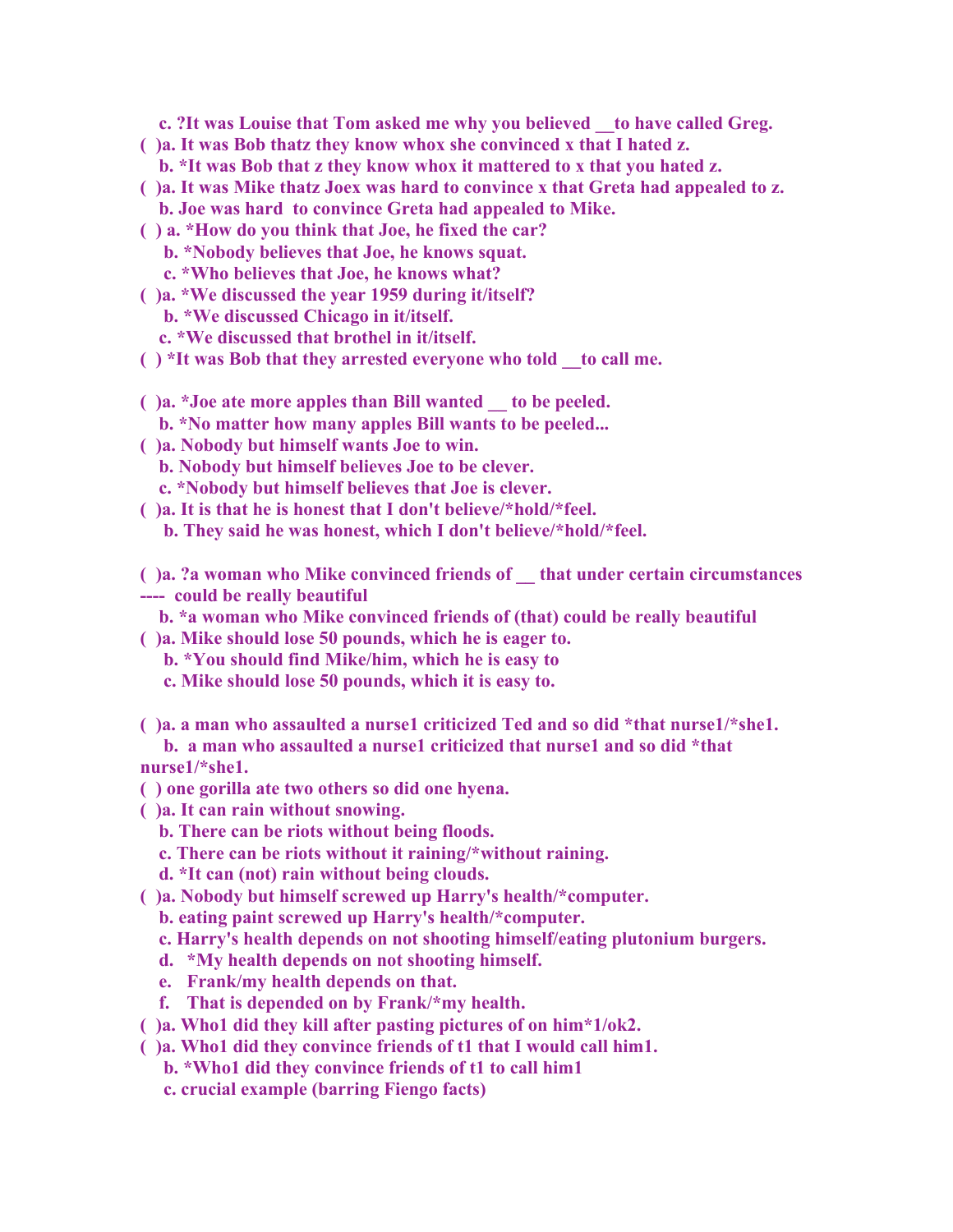**?Who1 did you convince [friends of t1]2 that they2 should call him1.**

**( )a. \*Which man1 did friends of seem to hate him1?**

 **b. \*Which man1 did friends of want to call him1?**

**(G) correlation between where extraction and subject extraction under adverb effect**

**(1) regret a. ok where (the place where I regret that I used to live/escape from**

 **b. ok the woman who I regret that under those condition will lose her mind.**

**(2) too + infin a. ok where the place where they were too sceptical to believe he could escape from**

 **b. the woman who Joe is too smart to believe that under those conditions could help us (but not highest subject)**

**(3) Lakoff A-scenario a. ok where the place where Joe went to the store, bought beer, got drunk and lost his wallet** 

 **b. the woman who Joe went to the store, bought beer and convinced that under the right circumstances could achieve amorous delights**

**(4) prefer it if a. the woman who I would prefer it if under those conditions were not rehired**

 **b. the place where I would prefer it if she placed her foot**

**(5) cleft that S a. \*who was it Thursday that under those conditions made a scene.**

 **b. \*Where was it Thursday that John made a scene.**

**(6) never fronting island**

 **a. the guy who I am sure that never......**

 **b. ?the place where I am sure that never can he escape from**

**(7) Nom gerund**

 **a. ?the guy who they discussed proving that under those conditions could have done it**

 **b. ?the place where they discussed proving Joe had put the money/escaped from (8) everyheaded relative**

**a. \*It was that woman who they arrested everyone who said that under those conditions could have done it.**

 **b.\* It was there that they arrested everyone who put their finger.**

**(9) annoys me that S factive**

**a. \*the woman who it annoyed me that under those conditions lied**

**b. \*the place where it annoyed me that she put her finger/left from**

**(10) whether clause**

**a. the woman who they asked me whether under those conditions might win**

**b. the place where they asked me whether she left from**

**(11) How Q**

**a. the woman who they asked me how under those Cs could give birth.....**

**b. the place where they asked me how she could have left from**

**(12) Nonfinite adjunct**

**a. \*the woman who they screamed after claiming that under those conditions would die (but not highest subject)**

**b. \*the place where they screamed after leaving from**

**(13)a. It was Edna/himself1 that Joe1 convinced that he1 should praise.**